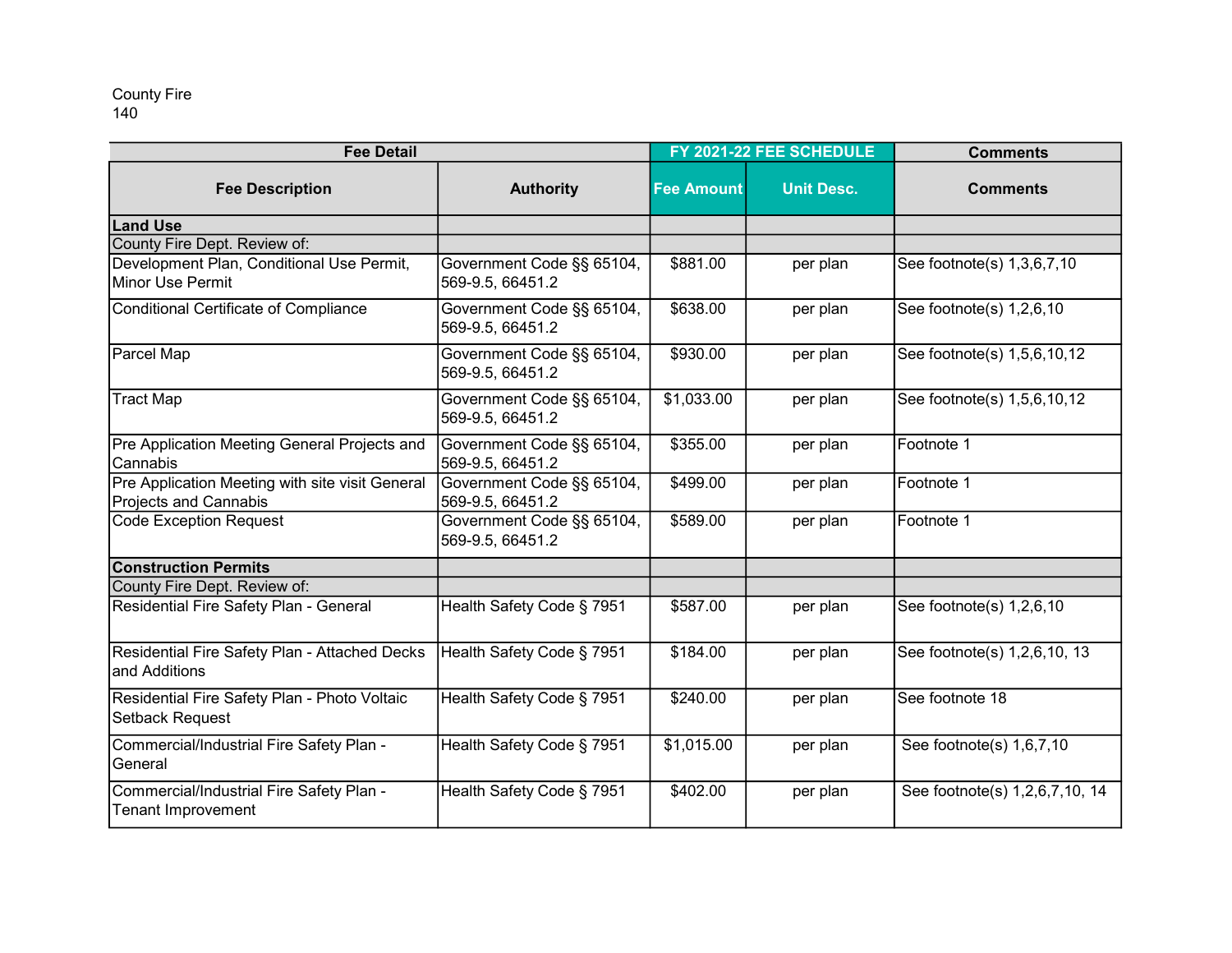## 140 County Fire

| <b>Fee Detail</b>                                                                                |                           | FY 2021-22 FEE SCHEDULE |                   | <b>Comments</b>              |
|--------------------------------------------------------------------------------------------------|---------------------------|-------------------------|-------------------|------------------------------|
| <b>Fee Description</b>                                                                           | <b>Authority</b>          | <b>Fee Amount</b>       | <b>Unit Desc.</b> | <b>Comments</b>              |
| Commercial/Industrial Fire Safety Plan - Photo Health Safety Code § 7951<br>Voltaic Installation |                           | \$402.00                | per plan          | See footnote(s) 1,6,4,10, 15 |
| Commercial/Industrial Production Photo<br><b>Voltaic Facility</b>                                | Health Safety Code § 7951 | \$1,015.00              | per plan          | See footnote(s) $1,6,4,10$   |
| Commercial/Industrial Fire Safety Plan - Cell<br>Site                                            | Health Safety Code § 7951 | \$402.00                | per plan          | See footnote(s) $1,6,7,10$   |
| Commercial/Industrial Fire Safety Plan - Major<br><b>Commercial Grading</b>                      | Health Safety Code § 7951 | \$402.00                | per plan          | See footnote(s) 1,6,7,10, 16 |
| Commercial Fire Sprinkler Systems - General                                                      | Health Safety Code § 7951 | \$416.00                | per plan          | See footnote(s) 1,6,7,10, 17 |
| Commercial Fire Sprinkler Systems - New<br>Hood System                                           | Health Safety Code § 7951 | \$402.00                | per plan          | See footnote(s) $1,6,7,10$   |
| <b>Commercial Fire Sprinkler Systems - Existing</b><br>Hood Update/Upgrade                       | Health Safety Code § 7951 | \$185.00                | per plan          | See footnote(s) 1,2,6,7,10   |
| Fire Alarm Systems - Commercial                                                                  | Health Safety Code § 7951 | \$402.00                | per plan          | See footnote(s) 1,6,7,10     |
| <b>Minor Operational Permit</b>                                                                  | Health Safety Code § 7951 | \$234.00                | per plan          | Footnote 1, 18, 19           |
| <b>Major Operational Permit</b>                                                                  | Health Safety Code § 7951 | \$414.00                | per plan          | Footnote 1, 18, 19           |
| <b>False Fire Alarms</b>                                                                         | Health Safety Code § 7951 | \$321.00                | per plan          | Footnote 1                   |
| Third Plan Review - Residential                                                                  | Health Safety Code § 7951 | \$273.00                | per plan          | Footnote 1                   |
| Third Plan Review - Commercial                                                                   | Health Safety Code § 7951 | \$318.00                | per plan          | Footnote 1                   |
| Third Site Inspection - Residential                                                              | Health Safety Code § 7951 | \$273.00                | per plan          | Footnote 1                   |
| Third Site Inspection - Commercial                                                               | Health Safety Code § 7951 | \$351.00                | per plan          | Footnote 1                   |